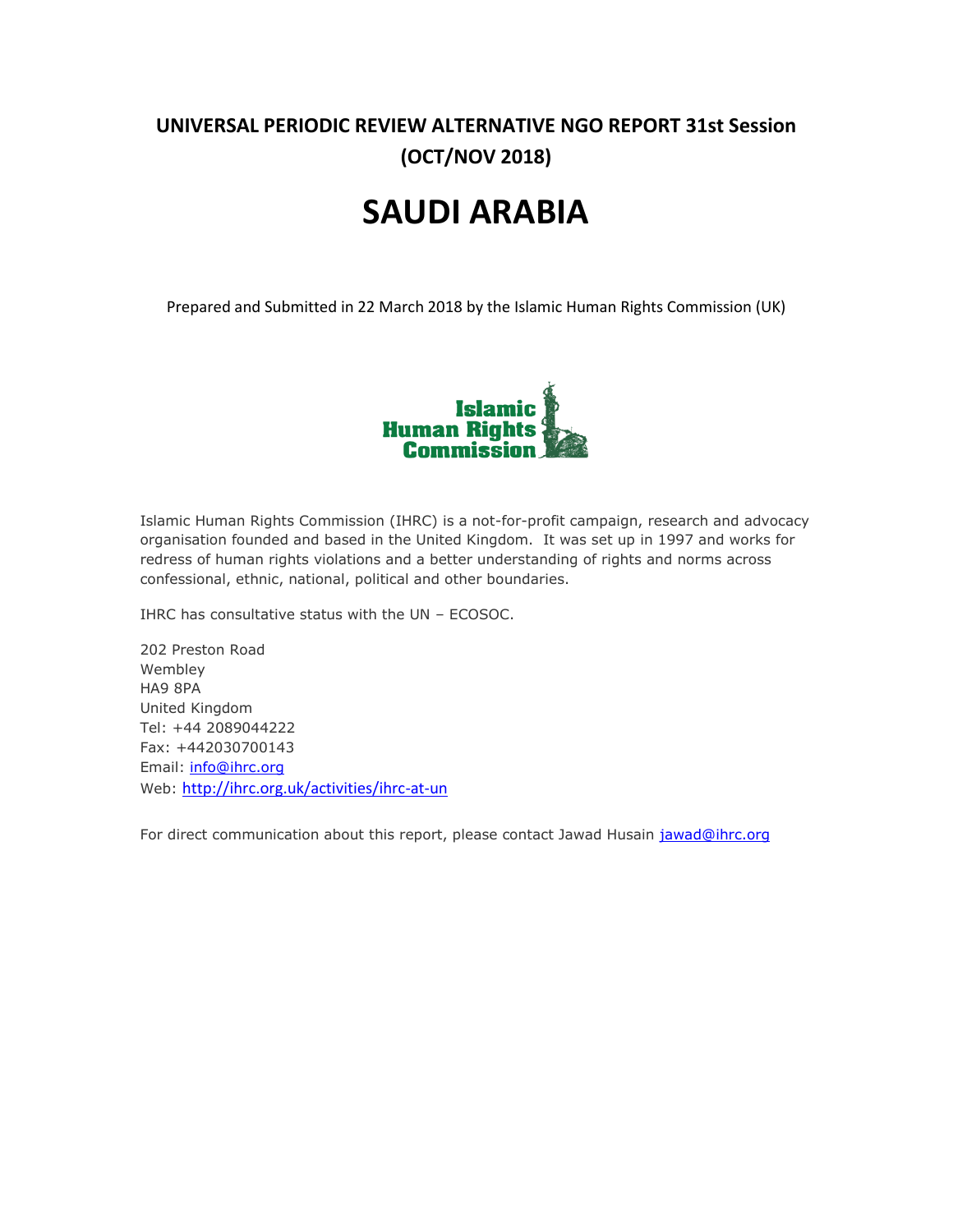Pursuant to the 2013 UPR concerns persist about Saudi Arabia's continued violations of human rights. This submission is concerned with the following areas:

1. Political freedom

Political parties remain outlawed in Saudi Arabia. As a consequence there is no organised political opposition inside the kingdom. Political dissent to the ruling regime is subject to criminal prosecution.

Saudi Arabia has continued with its crackdown on one of the country's most prominent political rights organizations, the Saudi Civil and Political Rights Association (ACPRA). In 2015 ACPRA co-founder Muhammad al-Bajadi was sentenced to 10 years in prison on charges which included acquiring banned books and organizing protests by the families of prisoners. Several other ACPRA members remained imprisoned in 2015.

Formation of association is subject to political vetting. In March 2016 a new Law on Associations and Foundations came into effect. Existing associations were given one year to bring themselves into compliance with the law. The law seeks to restrict the scope of civil society activity by making them subject to undefined phrases such as violations of Islamic Sharia, violation of public morals, and breaches of national unity. The law also subjects associations to extensive government interference in their domestic affairs and places restrictions on links with foreign organisations.

On 31 January 2014, Saudi authorities promulgated the Penal Law for Crimes of Terrorism and its Financing (the "terrorism law"), which criminalised dissent. The law has serious flaws, including vague and overly broad provisions that allow authorities to criminalize free expression, and the creation of excessive police powers without judicial oversight. The law cites violence as an essential element only in reference to attacks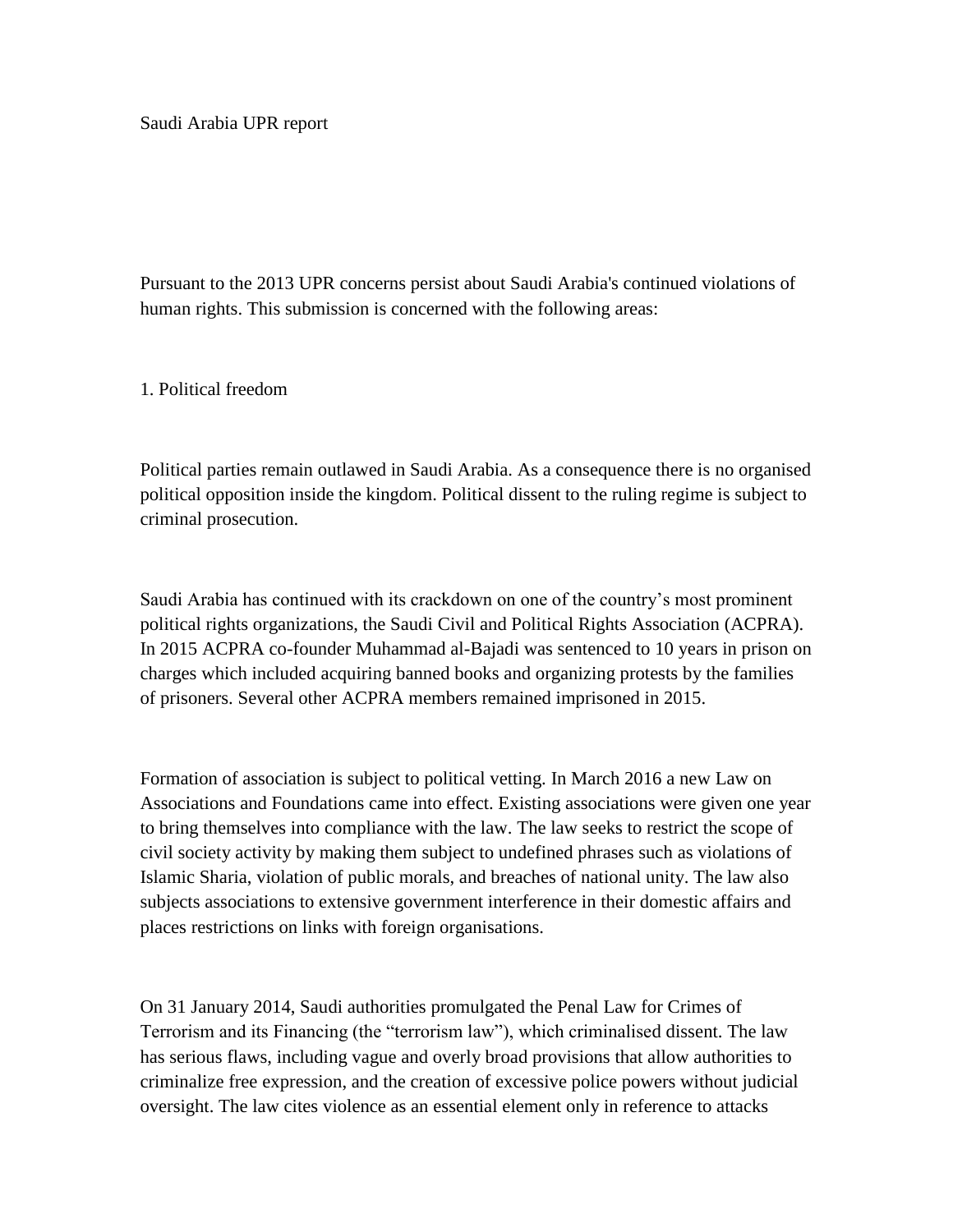carried out against Saudis outside the kingdom or onboard Saudi transportation carriers. Inside the kingdom, "terrorism" can be non-violent – consisting of "any act" intended to, among other things, "insult the reputation of the state," "harm public order," or "shake the security of society," which the law fails to clearly define.

### 2. Political prisoners

Political and civil society activism continues to be subject to official sanction with the default position of the Saudi regime being to imprison and thereby silence any form of criticism of its legitimacy and/or policies.

There are tens of thousands of political prisoners in Saudi Arabia's jails, incarcerated for nothing other than criticising the regime or advocating political reforms. The situation has not changed since our 2011 report

(http://ihrc.org.uk/attachments/article/9867/Saudi%20Report%20A4-v04.pdf) into political prisoners. Political imprisonment in Saudi Arabia is an epidemic has not spared any sector of Saudi society, including reformists, human rights activists, lawyers, political parties, religious scholars, bloggers, individual protestors, as well as longstanding government supporters who merely voiced mild and partial criticism of government policy. The known political prisons in Saudi Arabia have a capacity to hold 10,000, yet insider reports confirm these prisons to be oversubscribed three times over, with some prisoners even known to be held at irregular detention facilities, putting the actual number of political prisoners at over 30,000. Those who have protested against family members being imprisoned for political activities have themselves been arrested.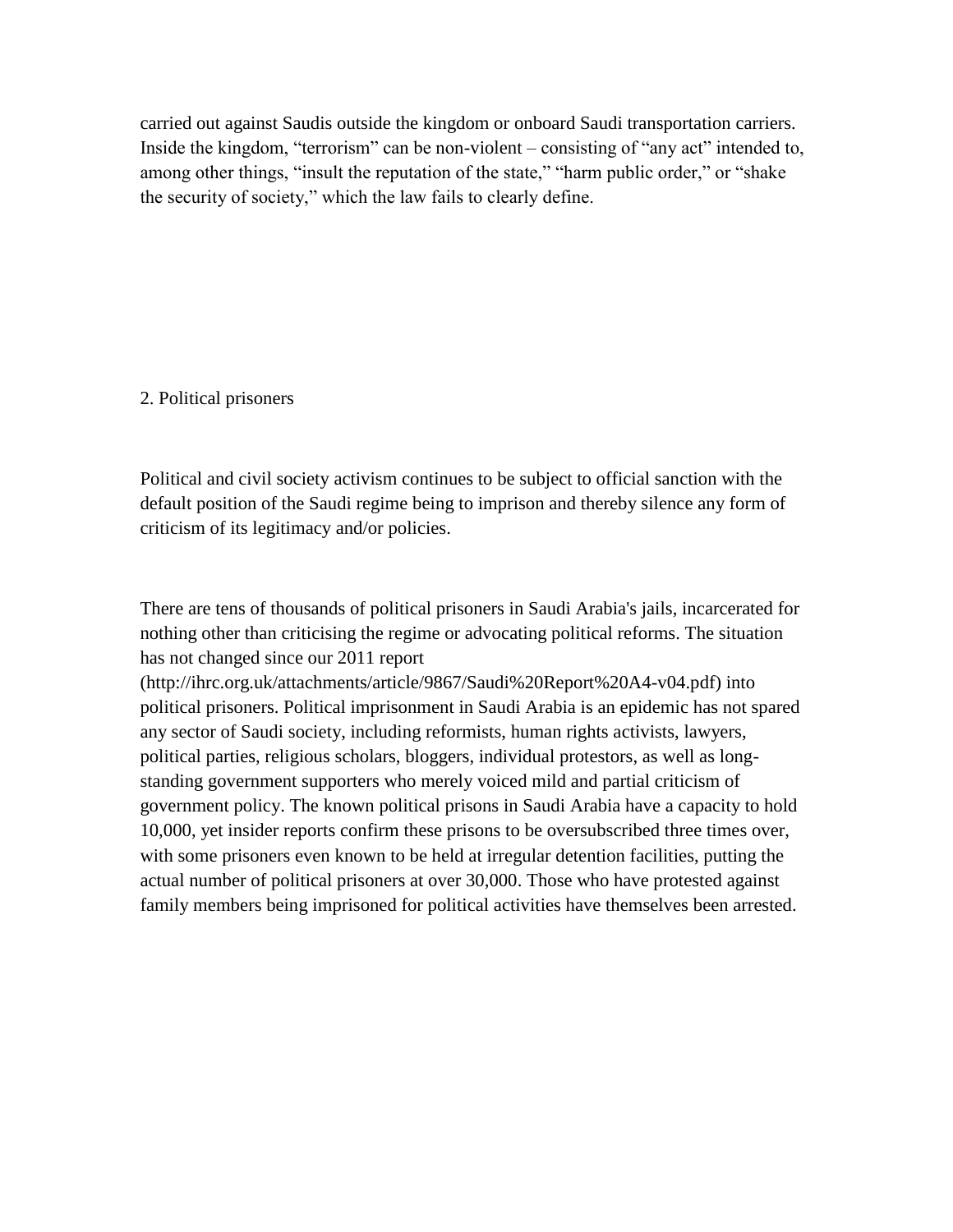### 3. Arbitrary detention

The practice of arbitrary arrest and detention continues without trial for extended periods continues to give cause for concern. Security authorities continued to carry out arbitrary arrests and detentions without charge or trial for prolonged periods without referrals to a competent court. Saudi Arabia has a Code for Criminal Procedures but it falls well short of the international standards for basic defendant rights. For example, the code gives the prosecutor the right to issue arrest warrants and prolong pretrial detention periods without judicial review. Another example is that statements obtained from people under duress due to torture or undignified treatment are permitted in court.

Detainees are often held incommunicado during interrogation and denied access to lawyers. In February 2017, the UN Working Group on Arbitrary Detention found that Ali al-Nimr, Abdullah al-Zaher and Dawood al-Marhoon, three young men arrested on protest-related charges and at risk of imminent execution, were detained arbitrarily. The Working Group stated that the men had been deprived of their liberty without any legal basis, as they were prosecuted and sentenced on the basis of laws enacted two years after their arrest, contrary to international law.

In November 2017, Saudi authorities launched a an anti-corruption crackdown targeting hundreds of the kingdom's wealthiest public officials and businessmen, detaining them without charge and holding them until they came to a financial settlement with the state. Those who have so far refused to comply remain in detention.

4. Torture and use of death penalty

The use of torture remains widespread. The penal code bans torture, but allegations of torture by police and prison officials are common, and access to prisoners by independent human rights and legal organisations is strictly limited.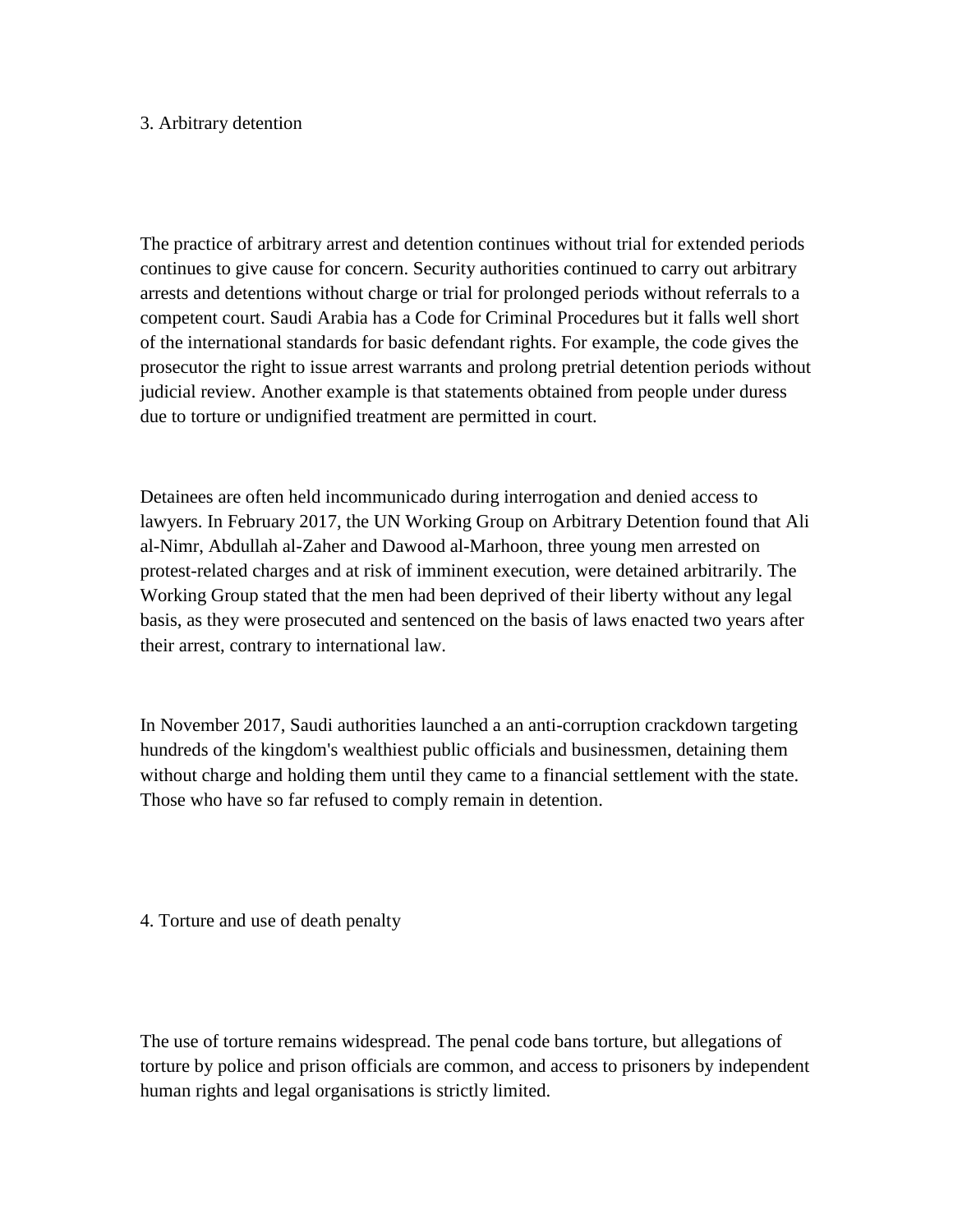Security officials continue to torture and otherwise ill-treat detainees with complete impunity. There are multiple reports that the authorities "physically mistreated or coerced prominent people" during the anti-corruption purge. On 11 March 2018 the New York Times reported on the hospitalisation of at least 17 of those detained, including one, Maj Gen Ali al-Qahtani, an officer in the Saudi National Guard, who died while still in custody. His neck, the report said, was twisted unnaturally as though it had been broken, and his body was covered in bruises consistent with abuse.

In July 2017, the Supreme Court of Saudi Arabia upheld the death sentences of 14 men who were found guilty of various charges in proceedings which fell well short of international fair trial standards. The men - who were tried en masse, told the court they had been subjected to lengthy pre-trial detention in which they were tortured into confession. The Specialised Criminal Court which originally tried the men had relied heavily on coerced confessions.

Among the 14 is Mujtaba al-Sweikat who was charged with trying to organise political events through Facebook. Just 17 at the time, was accused of "supervising" a group on Facebook and "photographing the demonstrations, which is punishable according to the cybercrime bill".

Another, Ali al Nimr, was convicted of: "Setting up a page on his Blackberry with over 800 people, naming it 'The Liberals', with the goal of inciting demonstrations by way of sending pictures of the demonstrations , their time/locations and inviting people to participate."

There is little doubt that the liberal use of the death penalty in the kingdom is a tool for crushing dissent. According to UK human rights group Reprieve, up to December 10, 2017, a total of 137 people have been put to death since the start of the year. Saudi Arabia executed 158 people in 2015 and 154 in 2016, the highest numbers in two decades.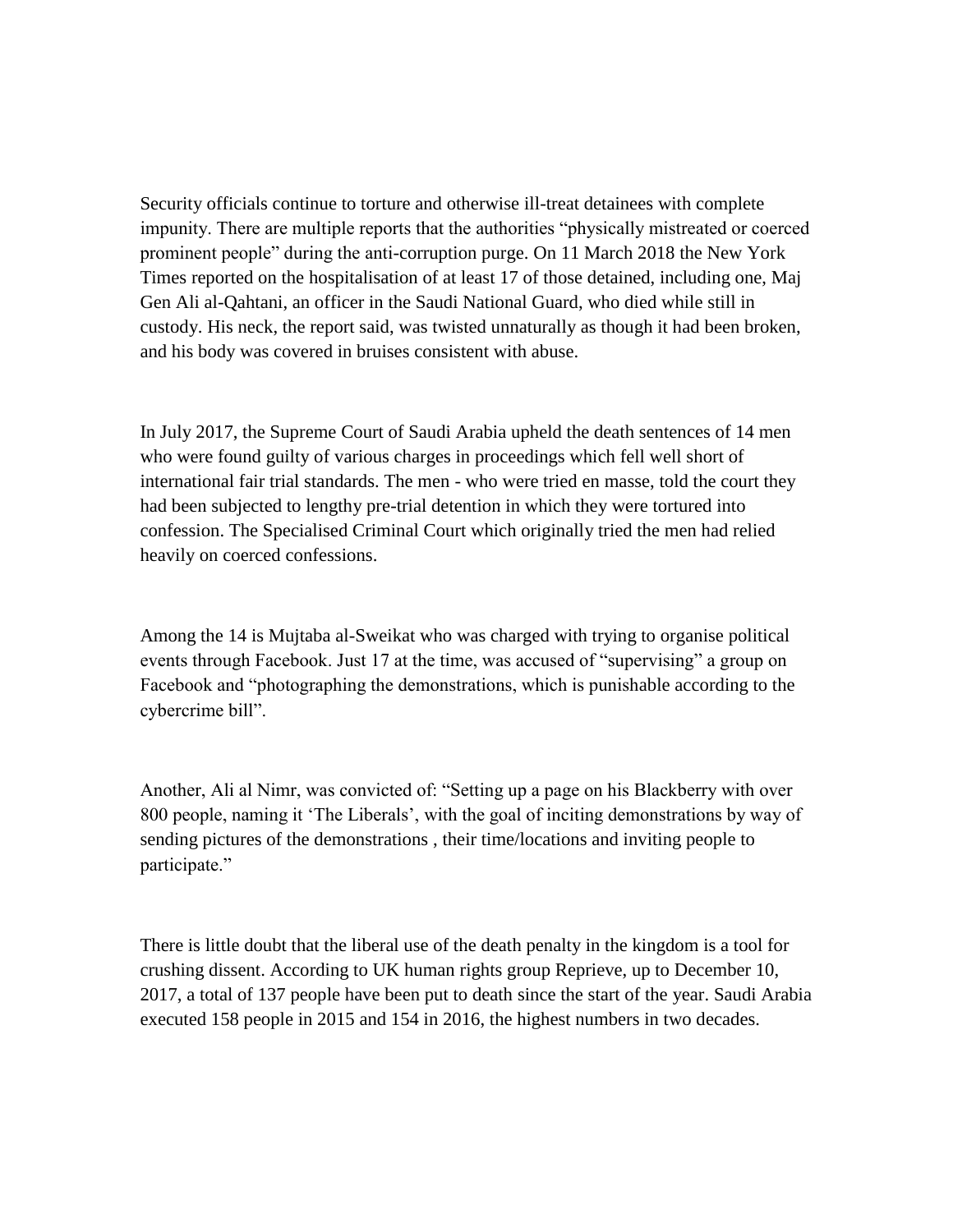#### 5. Repression of Shia minority

Saudi Arabia continues to repress and systematically discriminate against the country's twelver Shia population, who are believed to represent approximately 15% of the country's total population. The Shia are largely concentrated in the Eastern province. Discrimination includes religious freedoms and government employment. Shiite students generally cannot gain admission to military or security academies or find jobs within the security force. In the education system the Shia may not teach religion in class, and bias is also present in the judiciary where judges sometimes disqualify Shia witnesses on the basis of their religion and exclusively follow tenets of Sunni religious law. The outbreak of unrest in the Eastern province in 2011 during the Arab Spring saw the authorities clamp down on the area with the use of excessive force. The criminal justice system in particular has been used as a cudgel to mete out draconian punishments against Shiites following egregiously unfair trials. Saudi courts have tried dozens of cases against Shiites for protest-related crimes, even handing down and carrying out death sentences. The 14 men mentioned above facing execution are all from the Shia minority.

The tribulations of Mikhlif al-Shammari are a case in point. An outspoken Sunni writer and notable from a prominent tribe with both Sunni and Shia branches, Shammari conducted outreach on behalf of Saudi Shias — attending Shia sermons and funerals and defending Shia clerics from attacks by Salafists — which endeared him to Shias and stoked the ire of Sunni conservatives. On 3 November 2014 a criminal court sentenced him to two years in prison and 200 lashings for meeting Shia leaders in the east and reportedly paying condolences to the family of a slain Shia protester.

The execution of Shia leader Sheikh Nimr al-Nimr on 2 January 2016 is another case in point.

The outspoken leader was convicted in 2014 under charges that included disobeying the ruler, inciting sectarian strife and encouraging, leading and participating in demonstrations. Sheikh Al-Nimr had been an outspoken critic of the Saudi monarchy and his calls for equality and reform. He supported the right of people to choose their own government and called for the downfall of the Saudi ruling family.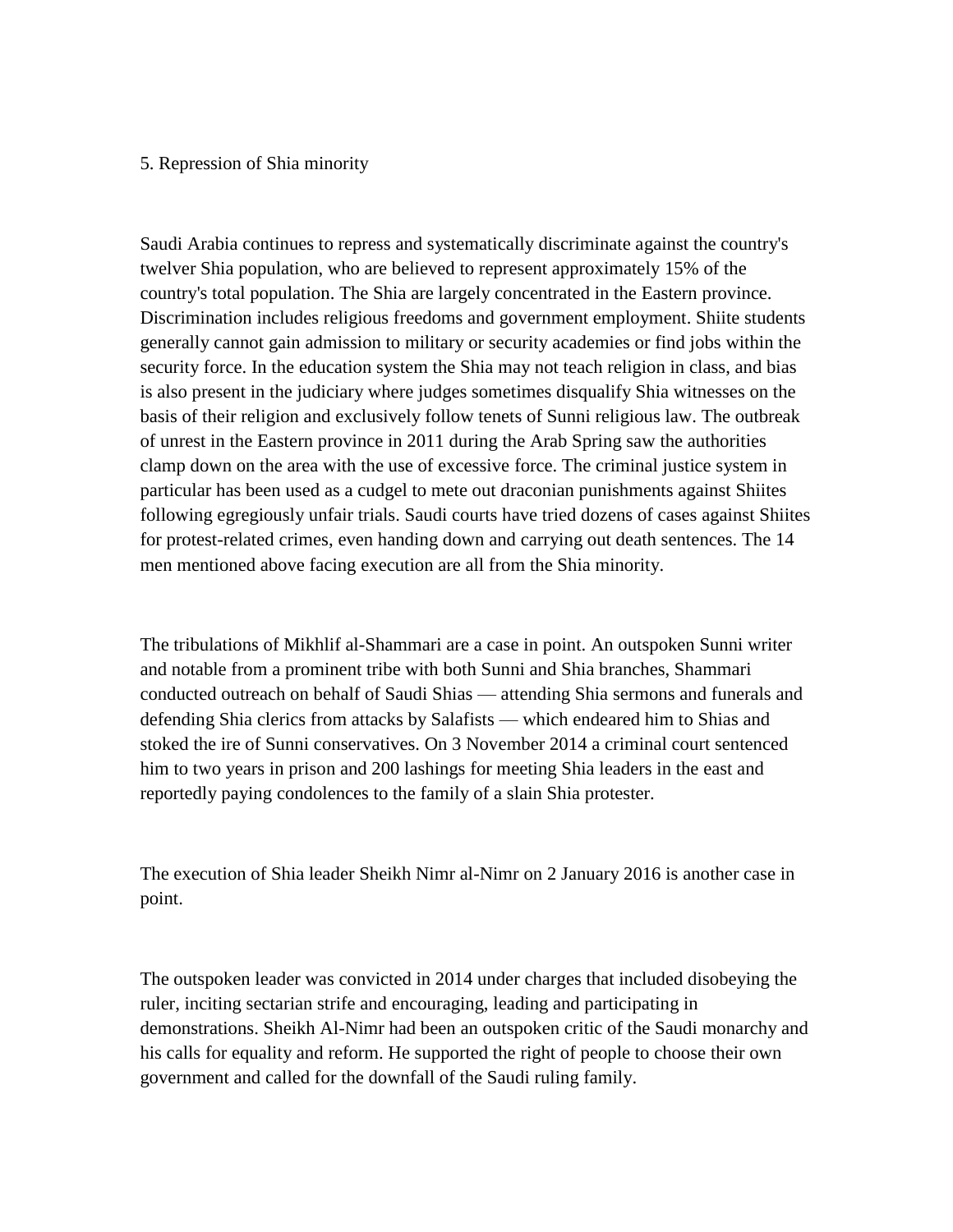Sheikh Nimr was detained in 2012 against the backdrop of rising public unrest and dissension in Saudi Arabia as the Arab Spring took hold across the Middle East.Skeikh al-Nimr became a symbol of the uprising, and prompted an escalation of violence by the Saudi security forces.

Recommendations

Take steps to bring the criminal and criminal procedure systems in line with international standards, including through the adoption of a penal code that clearly defines the relevant offences and corresponding penalties

Ensure that all individuals are afforded due process of law, informed of charges brought against them, and given a timely and transparent trial

Guarantee due process, prohibit in law the use of torture and other forms of cruel treatments, in accordance with the Convention against Torture

Adopt laws to protect freedoms of association, expression and religion, and give all individuals a legal basis to form NGOs without interference

Release all political prisoners immediately